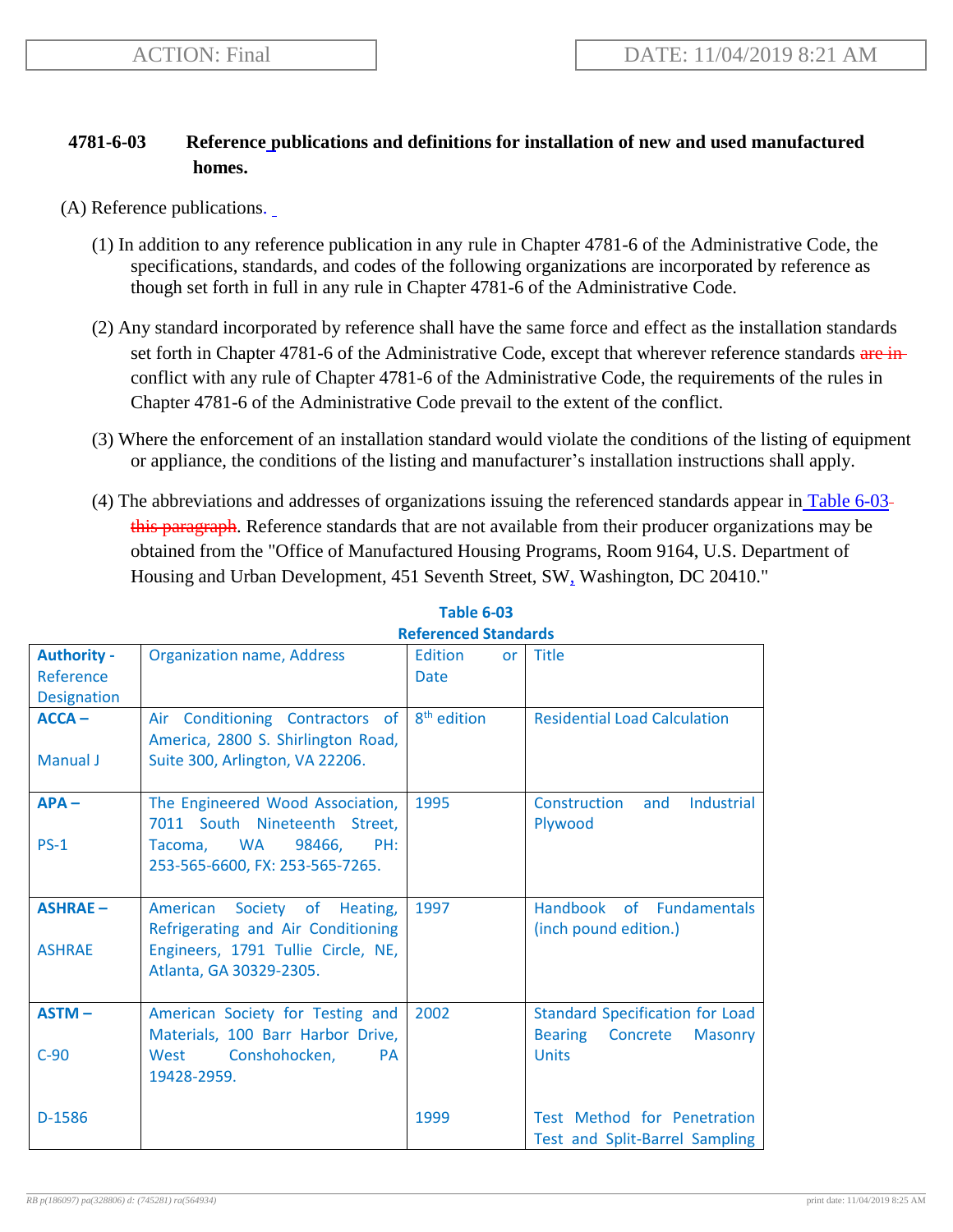|                                 |                                                                                                                                                                                                                                                    |               | of Soils                                                                                                          |
|---------------------------------|----------------------------------------------------------------------------------------------------------------------------------------------------------------------------------------------------------------------------------------------------|---------------|-------------------------------------------------------------------------------------------------------------------|
| D-2487                          |                                                                                                                                                                                                                                                    | 2000          | Practice for Classification of<br>Soils for Engineering Purposes<br>(Unified<br>Soil<br>Classification<br>System) |
| D-2488                          |                                                                                                                                                                                                                                                    | 2000          | Practice for Description and<br>Identification<br>of<br><b>Soils</b><br>(Visual-Manual Procedure)                 |
| D-3953                          |                                                                                                                                                                                                                                                    | 1997          | <b>Standard</b><br>Specification<br>for<br><b>Strapping, Flat Steel and Seals</b>                                 |
| $AWPA -$<br>M4-02               | Wood<br>Protection<br>American<br>Association, P.O.<br>Box 361784,<br>Birmingham, AL 35236-1784.                                                                                                                                                   | 2002          | Standard for the<br>Care<br>ot.<br><b>Treated</b><br>Pressure<br>Wood<br><b>Products</b>                          |
| $U1-04$                         |                                                                                                                                                                                                                                                    | 2004          | Use Category System; User<br><b>Specification for Treated Wood</b>                                                |
| $FEMA -$<br>$P-85$              | Federal Emergency Management<br>Administration, 500 C Street, SW,<br>Washington D.C. 20472.                                                                                                                                                        | 1985          | Manufactured<br>Home<br>Installation in Flood Hazard<br>Areas                                                     |
| $HUD -$<br>C.F.R.<br>24<br>3280 | Department of Housing and Urban<br><b>Development</b><br>Manufactured<br>Housing Standards Division, Office<br>of Manufactured Housing<br>and<br>Regulatory Functions, Room 9164,<br>451<br>Seventh<br>Street,<br>S.W.,<br>Washington, D.C. 20410. | April 1, 1995 | Manufactured<br><b>Homes</b><br>Construction<br>Safety<br>and<br><b>Standards [MHCSS]</b>                         |
| C.F.R.<br>24<br>3285            |                                                                                                                                                                                                                                                    | April 1, 2013 | Manufactured<br>Home<br>Model<br><b>Installation Standards [MMHS]</b>                                             |
| $NFPA -$                        | <b>National</b><br>Fire<br>Protection                                                                                                                                                                                                              |               |                                                                                                                   |
| 31                              | Association, 1 Batterymarch Park,<br>Quincy, MA 02169-7471.                                                                                                                                                                                        | 2001          | Standard for the Installation of<br><b>Oil Burning Equipment</b>                                                  |
| 70                              |                                                                                                                                                                                                                                                    | 2000          | <b>National Electrical Code</b>                                                                                   |
| 225                             |                                                                                                                                                                                                                                                    | 2017          | Manufactured<br>Homes<br><b>Installation Instructions</b>                                                         |
| 501A                            |                                                                                                                                                                                                                                                    | 2009          | <b>Standard for Fire Safety Criteria</b>                                                                          |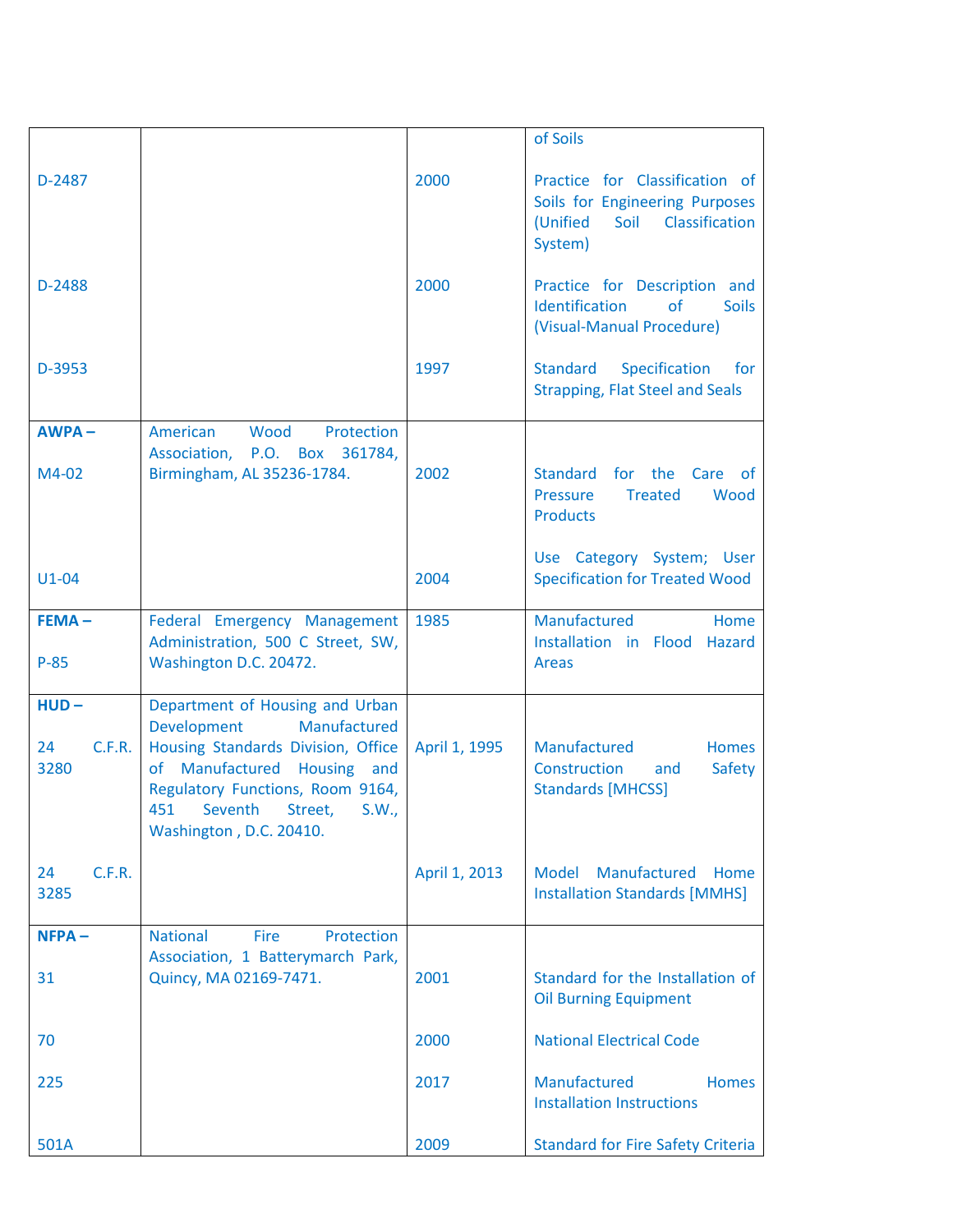|             |                                                                         |      | for<br>Manufactured<br>Home<br>Installations,<br>Sites,<br>and<br><b>Communities</b>                |
|-------------|-------------------------------------------------------------------------|------|-----------------------------------------------------------------------------------------------------|
| SEI/ASCE-   | <b>Engineering</b><br>Structural<br>Institute/American Society of Civil |      |                                                                                                     |
| 32          | Engineers, 1801 Alexander Bell<br>Drive, Reston, BA 20191.              | 2001 | Design and Construction of<br>Frost<br>Shallow<br>Protected<br><b>Foundations</b>                   |
| $UL -$      | Underwriters Laboratories, 333<br>Pfingsten Road, Northbrook, IL        |      |                                                                                                     |
| 181         | 60062.                                                                  | 1998 | Factory Made Air Ducts and<br><b>Connectors</b>                                                     |
| <b>181A</b> |                                                                         | 1998 | Standard for Safety Closure<br>Systems for use with Rigid Air<br><b>Ducts and Air Connectors</b>    |
| 181B        |                                                                         | 1998 | Standard for Safety Closure<br>Systems for use with Flexible<br><b>Air Ducts and Air Connectors</b> |

- (a) (a) "Air Conditioning Contractors of America (ACCA), 2800 Shirlington Road, Suite 300, Arlington, VA 22206. ACCA Manual J, Residential Load Calculation, eighth edition."
- (b) (b) "The Engineered Wood Association, (APA) 7011 South Nineteenth Street, Tacoma, Washington 98411, (253) 565-6600, facsimile (253) 565-7265. PS-1-95, Construction and Industrial Plywood (with typical APA trademarks), 1995 edition."
- (c) (c) "American Society of Heating, Refrigerating and Air Conditioning Engineers (ASHRAE), 1791 Tullie Circle, NE, Atlanta, GA 30329-2305. ASHRAE Handbook of Fundamentals, 1997 inch-pound edition."
- (d) (d) "American Society for Testing and Materials (ASTM), 100 Barr Harbor Drive, West Conshohocken, PA 19428-2959. ASTM C 90, Standard Specification for Load Bearing Concrete Masonry Units, 2002. ASTM D 1586, Test Method for Penetration Test and Split-Barrel Sampling of Soils, 1999. ASTM D 2487, Practice for Classification of Soils for Engineering Purposes (Unified Soil Classification System), 2000. ASTM D 2488, Practice for Description and Identification of Soils (Visual-Manual Procedure), 2000. ASTM D 3953, Standard Specification for Strapping, Flat Steel and Seals, 1997."
- (e) (e) "American Wood-Preservers' Association (AWPA), P.O. Box 388, Selma AL 36702. AWPA M4-02, "Standard for the Care of Pressure Treated Wood Products, 2002. AWPA U1-04, Use Category System; User Specification for Treated Wood, 2004."
- (f) (f) "Federal Emergency Management Administration (FEMA), 500 C Street, SW, Washington D.C. 20472. FEMA 85 / September 1985, Manufactured Home Installation in Flood Hazard Areas,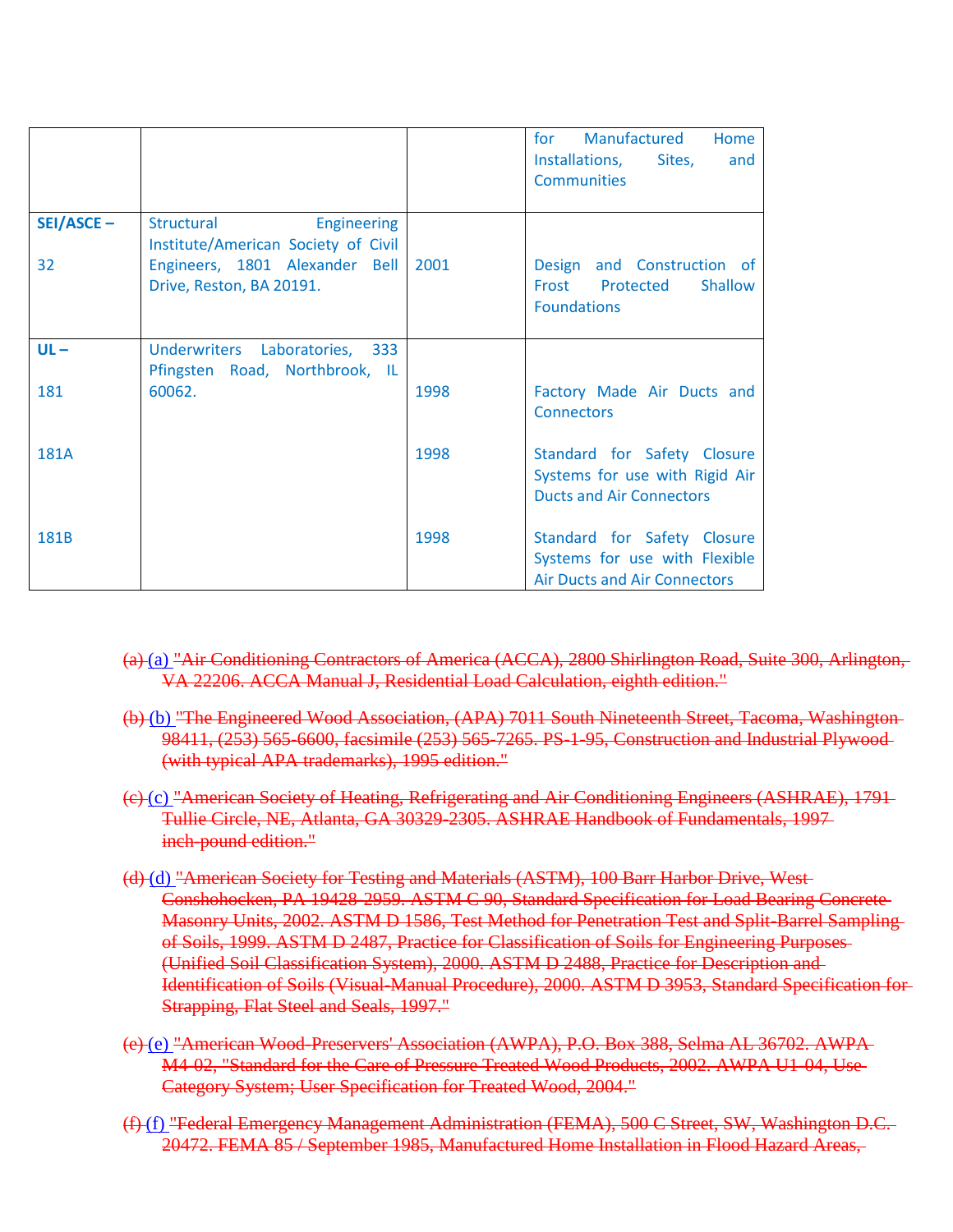1985."

- (g) (g) "Manufactured Homes Construction and Safety Standards, revised April 1, 1995 (MHCSS). Department of Housing and Urban Development (HUD), Manufactured Housing Standards Division, Office of Manufactured Housing and Regulatory Functions, Room 9152, 451 Seventh Street, S.W., Washington, DC 20410."
- (h) (h) "National Fire Protection Association (NFPA), 1 Batterymarch Park, Quincy, MA 02169-7471. NFPA 31, Standard for the Installation of Oil Burning Equipment, 2001. NFPA No. 70, National Electrical Code, 2000. NFPA 501A, Standard for Fire Safety Criteria for Manufactured Home Installations, Sites, and Communities, 2009 edition."
- (i) (i) "Structural Engineering Institute/American Society of Civil Engineers (SEI/ASCE), 1801 Alexander Bell Dr., Reston, VA 20191. SEI/ASCE 32-01, Design and Construction of Frost Protected Shallow Foundations, 2001."
- (j) (j) "Underwriters Laboratories (UL), 333 Pfingsten Road, Northbrook, Illinois 60062. UL 181, Factory Made Air Ducts and Connectors, 1996 with 1998 revisions. UL 181A, Standard for Safety Closure Systems for use with Rigid Air Ducts and Air Connectors, 1994, with 1998 revisions. UL 181B, Standard for Safety Closure Systems for use with Flexible Air Ducts and Air Connectors, 1995, with 1998 revisions."
- (B) Definitions.

In addition to the definitions contained in the model manufactured home installation standards, the following definitions apply to the installation standards for the installation of new, used, or relocated manufactured homes. Where definitions for terms are not included, common usage of the term applies. The definitions are as follows:

- (1) "Accessible" means able to approach, access a fixture, connection, appliance, or equipment. Access shall be permitted to require the removal of an access panel, door, or similar obstruction.
- (2) "Accessibility" means the removal of architectural barriers for the purpose of providing access to persons with disabilities.
- (3) "Accessory building or structure" means any structure that supports its own load and is established for use of the occupant of the manufactured home specifically including, but not limited to, storage sheds, garages, basements, awnings, carports, decks, steps, and ramps.
- (4) "Air conditioner" means all equipment intended or installed for the purpose of processing the treatment of air so as to control simultaneously its temperature, humidity, cleanliness, and distribution to meet the requirements of the conditioned space. This includes "comfort cooling equipment."
- (5) "Alteration" means any change, addition, repair, conversion, replacement, modification, or removal of any equipment or installation which that may affect the operation, construction, installation, or occupancy of a manufactured home.
- (6) "Anchor assembly" means any device or other means designed to transfer home anchoring loads to the ground.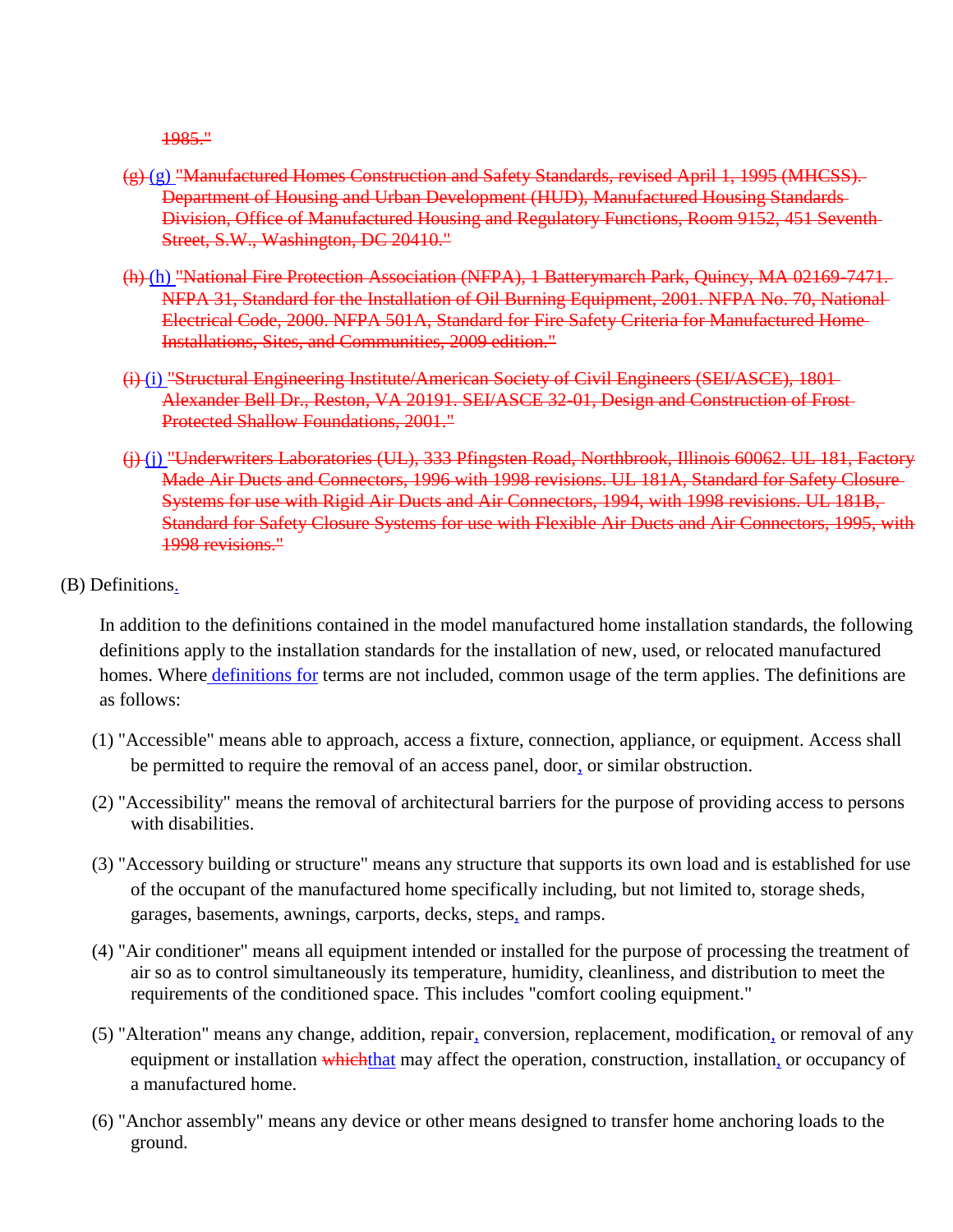- (7) "Anchoring equipment" means ties, straps, cables, turnbuckles, chains, and other approved components, including tensioning devices that are used to secure a manufactured home to the ground or foundation.
- (8) "Anchoring system" means a combination of anchoring equipment and anchor assemblies that will, when properly designed and installed, resist the uplift, overturning, and lateral forces on the manufactured home, and on its support and foundation system.
- (9) "Approved," when used in connection with any material, appliance, or installation or on- site construction, means complying with the requirements of the Ohio manufactured homes commissiondepartment of commerce, division of industrial compliance. For new manufactured home factory construction, approved means complying with the requirements of the MHCSS.
- (10) "Arid region" means an area subject to fifteen inches or less of annual rainfall.
- (11) "Attached garage" means a garage which that is designed to be structurally independent of a manufactured home but may be attached to a manufactured home in accordance with rule 4781-6-024781-6-03 of the Administrative Code.
- (12) "Authority having jurisdiction" means the commissiondivision- certified agencies given authority to review plans, issue permits, and perform inspections in accordance with Chapter 4781. of the AdministrativeRevised Code. The Ohio manufactured homes commissiondivision has statewide authority pursuant to Chapter 4781. of the Revised Code with regard to the installation of manufactured homes. Some counties and municipalities may have authority with regard to local zoning ordinances or other regulations outside the coverage of rules 4781-6-014781-6-02 and 4781-6-024781-6-03 of the Administrative Code.
- (13) "Base flood" means a flood having a one percent chance of being equaled or exceeded in any given year.
- (14) "Base flood elevation" (BFE) means the elevation of the base flood, including wave height, relative to the datum specified on an authority having jurisdiction's flood hazard map.
- (15) "Bonding" means the permanent joining of metallic parts to form an electrically conductive path that will ensure electrical continuity and the capacity to conduct safely any current likely to be imposed.
- (16) "Building drain" means that part of the lowest piping of a drainage system which that receives the discharge from soil, water-born waste, and other drainage pipes inside the walls of the manufactured home and conveys it to the building sewer.
- $(17)$  "Building sewer" means that part of the horizontal piping of a drainage system which that extends from the end of the building drain and whichthat receives the discharge of the building drain and conveys it to a public sewer, private sewer, individual sewage disposal system, or other point of disposal.
- (18) "Building supply" means the pipe carrying potable water from the water meter or other source of water supply to a building or other point of use or distribution on the lot. Building supply shall also mean the water service.
- (19) "Carport" means a stationary structure consisting of a roof with its supports and not more than one wall, or storage cabinet substituting for a wall, and used for sheltering motor vehicles.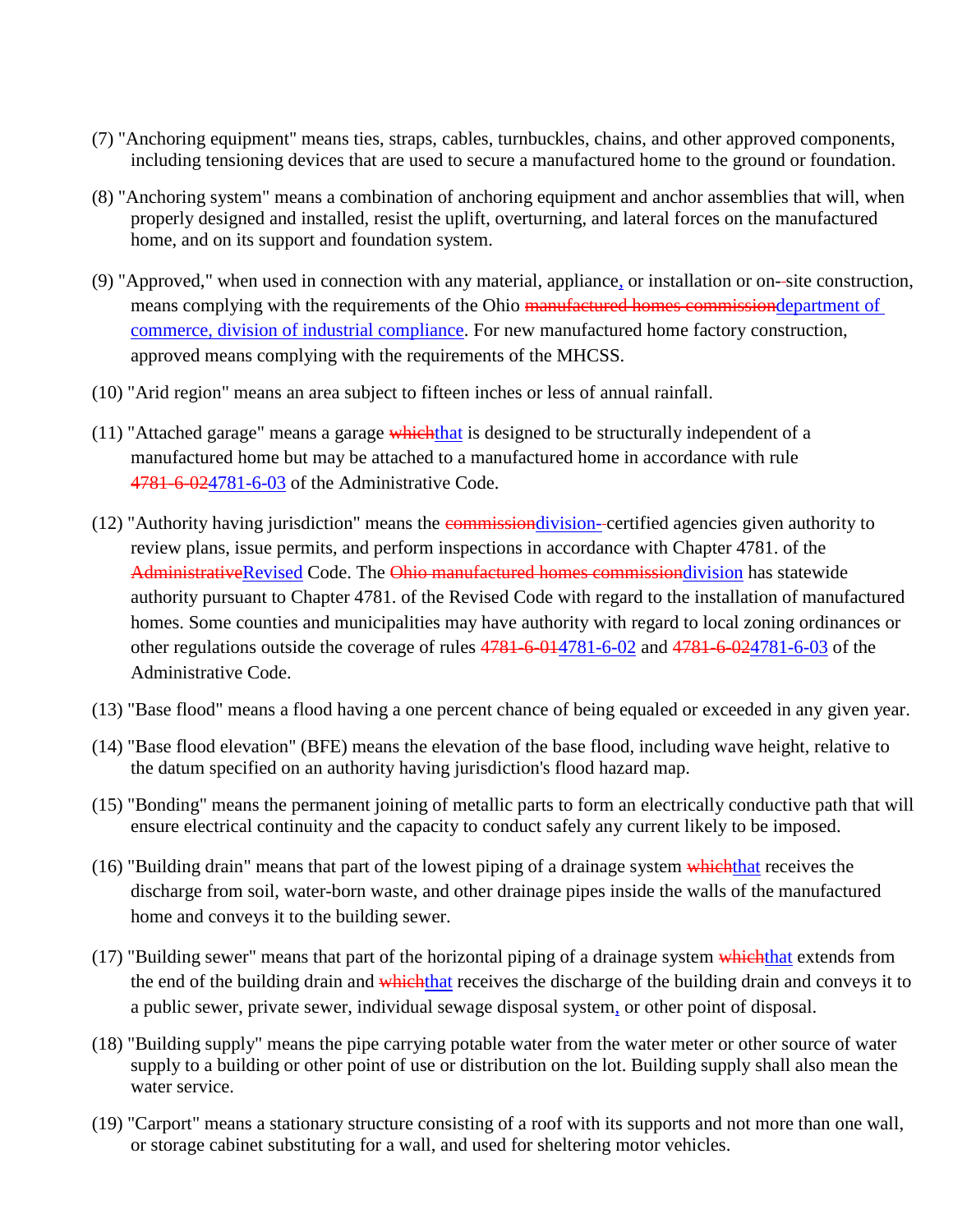- (20) "Chassis" means the entire transportation system comprising the following subsystems: drawbar and coupling mechanism, frame, running gear assembly, and lights.
- (21) "Clearance" means the minimum allowable distance between two adjacent surfaces or points.
- (22) "Comfort cooling certificate" means a certificate permanently affixed to an interior surface of the home specifying the factory design and preparations for air conditioning the manufactured home.
- (23) "CommissionDivision" means the Ohio manufactured homes commissiondepartment of commerce, division of industrial compliance.
- (24) "Concealed" means rendered inaccessible by the structure or finish of the manufactured home or accessory building.
- (25) "Construction" means the arrangements and methods of building including, but not limited to, fire and life safety, electrical, plumbing, and mechanical equipment and systems within a manufactured home which that are typically performed and inspected at the manufacturer's factory.
- (26) "Crossovers" means utility interconnections in multi-section homes that are located where the sections are joined. Crossover connections include heating and cooling ducts, electrical circuits, and water pipes, drain plumbing, and gas lines.
- (27) "Deck" means a self-supporting, outside walking area greater than thirty-six square feet in area, having a floor that is elevated more than eight inches above grade. The deck shall be constructed in accordance with the residential code of Ohio; except for decks which that are an integral part of the home and built at the factory as part of the manufactured home, the MHCSS shall apply.
- (28) "Design Approval Primary Inspection Agency" (DAPIA) is a state or private organization that has been accepted by the HUD secretary in accordance with the requirements of part 3282, subpart H, which evaluates and approves or disapproves manufactured home designs and quality control procedures.
- (29) "Designed foundation system" means a foundation system designed by an Ohio licensed or registered Ohio architect or professional engineer or a foundation system designed by the manufactured home's DAPIA regardless of the state of registration or licensing of the DAPIA.
- (30) "Diagonal tie" means a tie intended primarily to resist horizontal or shear forces, but which may secondarily resist vertical, uplift, and overturning forces.
- (31) "Drain" means a pipe that carries waste, water, or water-borne waste in a drainage system.
- (32) "Drain connector" means the removable extension, consisting of all pipes, fittings, and appurtenances from the drain outlet to the drain inlet serving the manufactured home.
- (33) "Drain outlet" means the lowest end of the drain to which a sewer connection is made.
- (34) "Drainage system" means all piping within or attached to the home that conveys sewage or other liquid waste to the drain outlet, not including the drain connector.
- (35) "Engineered foundation system" means a certified and approved engineered system of prefabricated foundation supports installed to manufacturer's installation instructions.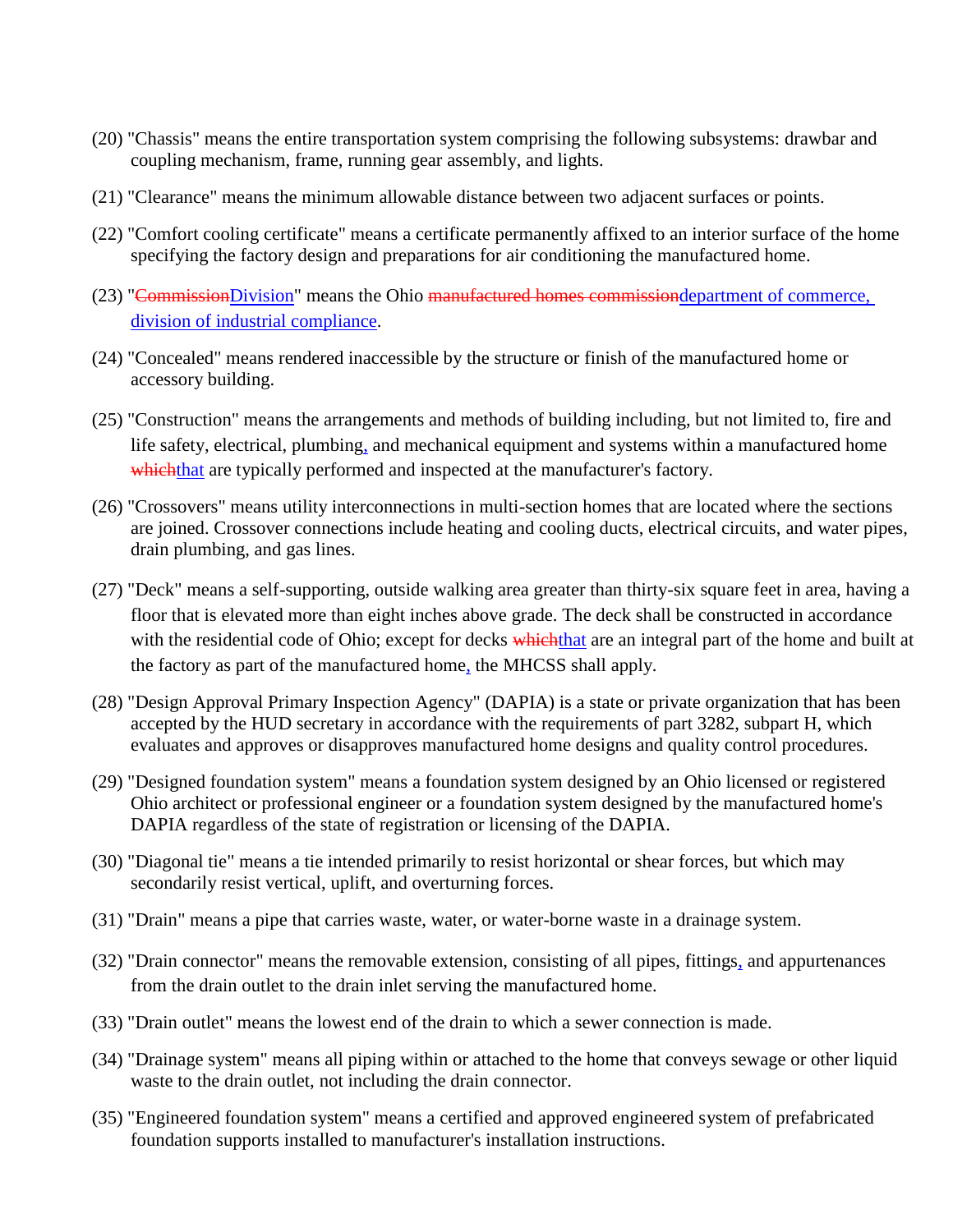- (36) "Egress" means a path or opening for going out of a building, dwelling, home, or manufactured home.
- (37) "Factory built porch" means an exterior porch, deck, or landing, including roof, built by the manufactured home manufacturer and shipped with the manufactured home.
- (38) "Feeder assembly" means the overhead or under-chassis feeder conductors, including the grounding conductor, together with the necessary fittings and equipment, or a power supply cord approved for manufactured home use, that are designed for the purpose of delivering energy from the source of electrical supply to the distribution panel board within the manufactured home.
- (39) "Fill" means a deposit of materials intended to raise an existing grade and includes, but is not limited to, the following types:
	- (a) "Engineered fill" means fill over twelve inches in depth placed in layers of soil, crushed stone, or masonry waste material, free of expansive soils and organic materials, compacted and tested according to accepted engineering practices to insureensure that it meets the required load bearing capacity and specified compaction standards as determined by laboratory tests of soil samples from the fill material.
	- (b) "Non-engineered approved fill" means fill of twelve inches or less in depth consisting of soil, crushed stone, or masonry waste material, free of expansive soils and organic materials, compacted with two passes of a vibrating compacting machine.
	- (c) "Uncompacted fill" means fill whichthat may include soil, crushed stone, masonry waste material, expansive soils , and organic materials, or is of unknown content, and does not meet the definitions of engineered or non-engineered, approved fill.
	- (d) Fill does not include the six inches of gravel required on some manufactured home stands.
- (40) "Flood hazard area" means the greater of either: the special flood hazard area shown on the flood insurance rate map; or the area subject to flooding during the design flood and shown on an authority having jurisdiction's flood hazard map, or otherwise legally designated.
- (41) "Flood hazard map" means a map delineating the flood hazard area and adopted by an authority having jurisdiction.
- (42) "Footing" means that portion of the support system that transmits loads directly to the soil.
- (43) "Frame" means the fabricated, rigid substructure whichthat provides permanent support to the affixed manufactured home structure above the frame, both during transport and on-site; and also provides a platform for securement of the running gear assembly, the draw bar, and the coupling mechanism.
- (44) "Foundation" means the basis or base whichthat a wall or structural support stands, is founded, or supports footings on solid ground.
- (45) "Frost Depth" means the maximum approved depth to which frost penetrates the earth in a specific climatic region, which is determined by the local authority having jurisdiction.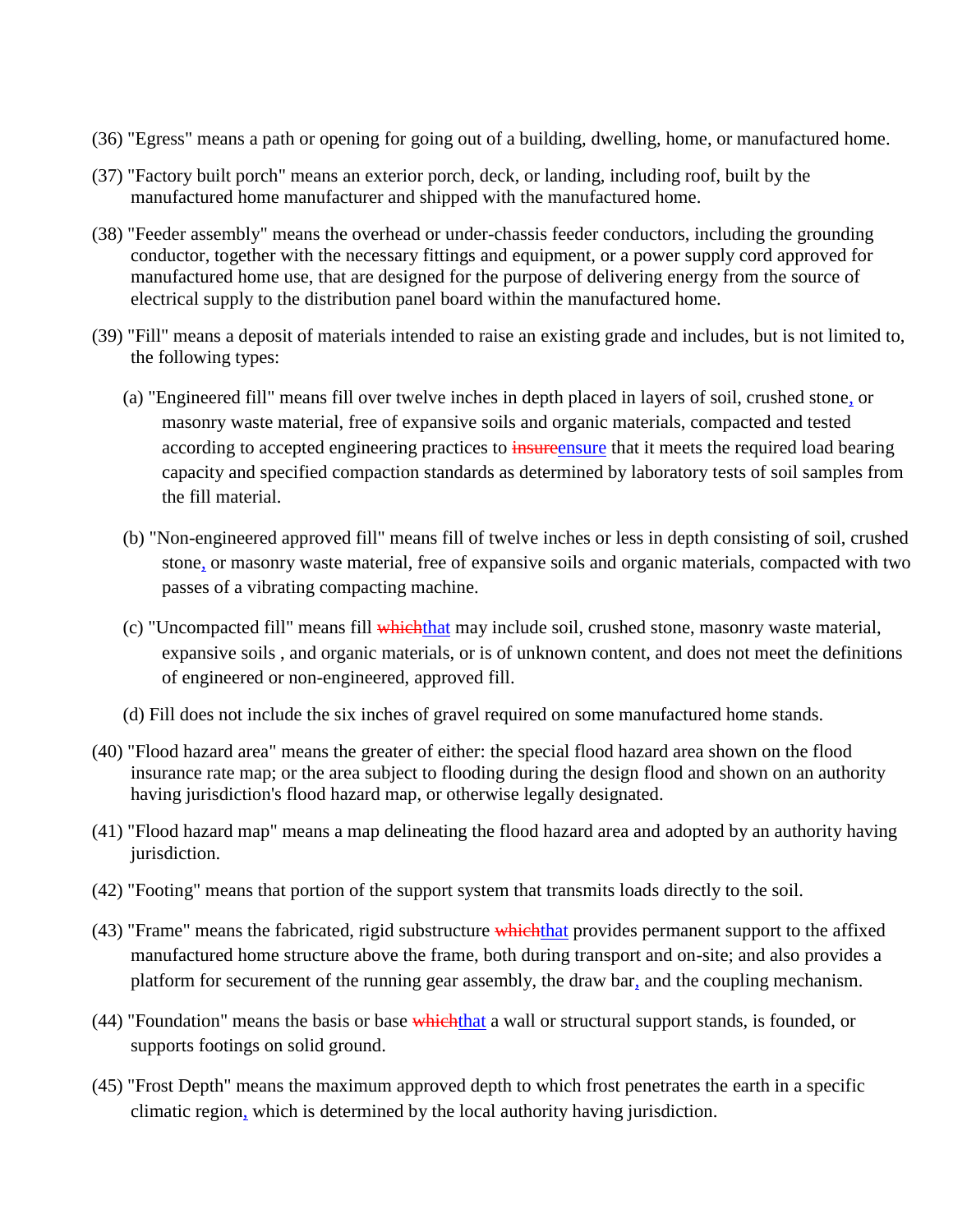- (46) "Gas supply connector" means a listed flexible connector designed to connect the manufactured home to the gas supply source.
- (47) "Grade" has the following meanings:
	- (a) "Grade" as it relates to plumbing means the fall (slope) of a pipe in reference to a horizontal plane expressed in inches per foot length.
	- (b) "Grade" as it relates to the earth means the finished soil level adjoining the home at all exterior walls.
- (48) "Grounded" means connected to earth or to some conducting body that serves in place of the earth.
- (49) "Ground anchor" means a specific anchoring assembly device designed to transfer manufactured home anchoring loads to the ground.
- (50) "Ground level installation" means a manufactured home with a below-grade foundation system and a perimeter retaining wall or foundation which that is back filled against it.
- (51) "HUD Act" means the National Manufactured Housing Construction and Safety Standards Act of 1974, 42 U.S.C. 5401-5426.
- (52) "Inspection Primary Inspection Agency" (IPIA) means a state or private organization that has been accepted by the secretary of HUD to evaluate the ability of manufactured home manufacturers to follow approved quality control procedures and provide ongoing surveillance of the manufacturing process.
- (53) "Inspector" means a commissiondivision certified inspector. AnA commissiondivision certified inspector has the right to inspect the installation of a manufactured home and any elements that deal with installation of a manufactured home that are under the jurisdiction of the commissiondivision. An inspector also has the right to conduct plans reviews. Any new construction, other thanInspectors may also inspect the foundations of the home and the means of egress such as stairs, landings, handrails, ramps, platforms and guard rails, and electrical and plumbing connections. are not under his jurisdictionfor inspection Any new construction such as basements, garages, sheds, carports, and room additions are not within the inspector's jurisdiction unless specifically indicated in the manufacturer's installation manual for that specific home installation.
- (54) "Installation" shall have the same meaning as set forth in divisions  $(B)(1)$  to  $(B)(4)$  of section 4781.01 of the Revised Code, and, in relation to construction, is performed at a location away from the manufacturer's factory. The leveling of the home on a foundation system defines the commencement of the installation and/or set-up.
- (55) "Installation permit" means the legal right to install a manufactured home that is obtained by paying for all fees prescribed by law prior to commencement of any work required to install a manufactured home. This permit is a legal paper document issued by the authority having jurisdiction upon receiving payment in full.
- (56) "Installation standards or standards" means the installation standards established in Chapter 4781. of the Revised Code and the rules promulgated thereunder for the installation of new and used manufactured or mobile homes, when the manufacturer's installation instructions are not obtainable, at the place of occupancy, to ensure proper siting, the joining of all sections of the home, and the installation of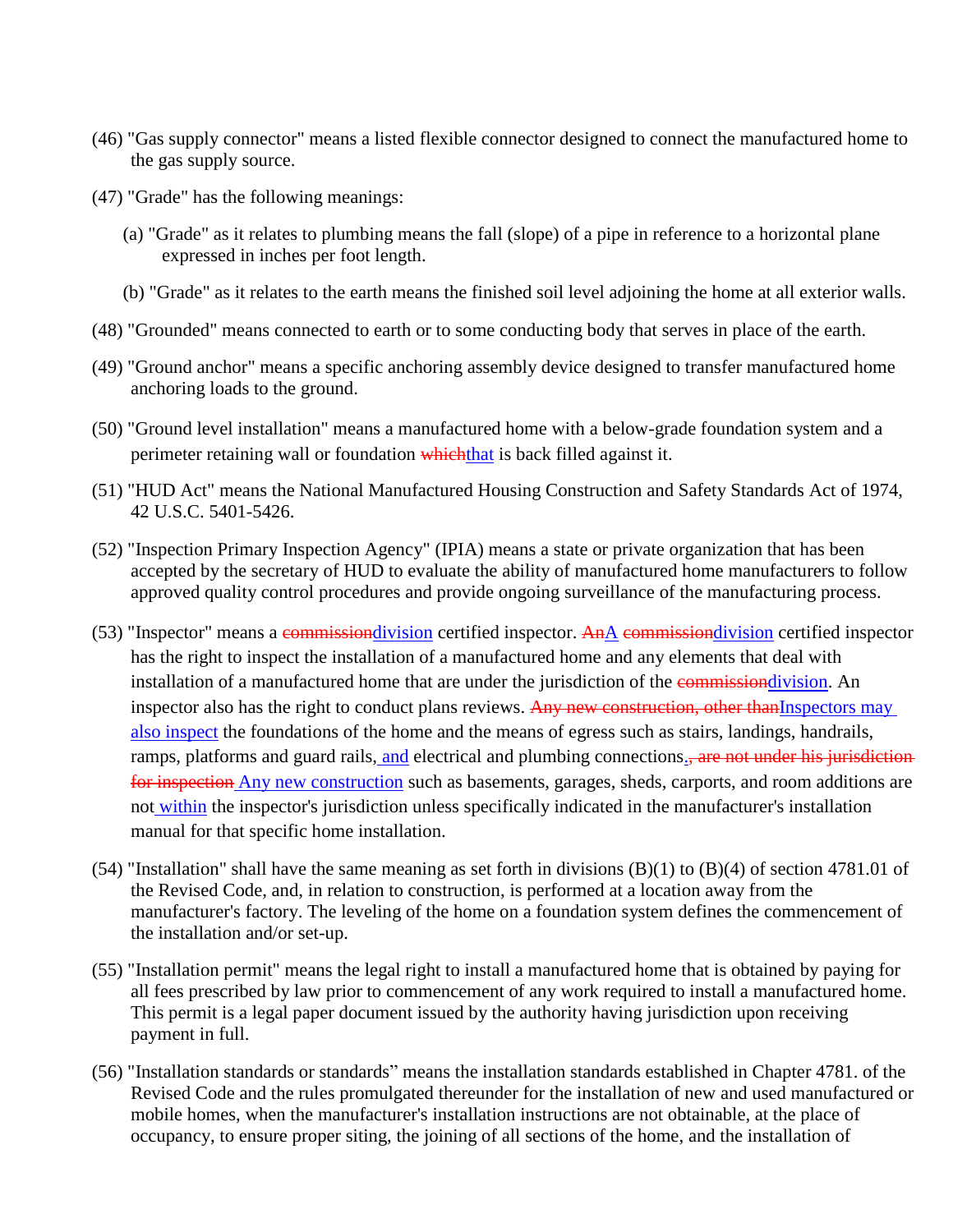stabilization, support, or anchoring systems.

- (57) "Installer" means any individual licensed by the commission division to create footings, install, set-up, connect, hook-up, block, tie-down, secure, level, support, install steps, install skirting, or who makes electrical, plumbing, or mechanical connections to manufactured homes, or who provides consultation or supervision for any of these activities.
- (58) "Labeled" means a label, symbol, or other identifying mark of a nationally recognized testing laboratory, inspection agency, or other organization concerned with product evaluation that maintains periodic inspection of production of labeled equipment or materials, and by whose labeling is indicated compliance with nationally recognized standards or tests to determine suitable usage in a specified manner.
- (59) "Landing" means a self-supporting outside walking area equal or less than thirty-six square feet in  $\frac{1}{2}$ area and having a floor that is elevated more than eight inches above grade. No landing shall be less than the dimension of the door that swings over the landing. Every landing shall have a minimum dimension of twenty-four inches in the direction of travel.
- (60) "Listed" means included in a list published by a nationally recognized testing laboratory, inspection agency, or other organization concerned with product evaluation that maintains periodic inspection of production of listed equipment or materials, and whose listing states either that the equipment or material meets nationally recognized standards or has been tested and found suitable for use in a specified manner.
- $(61)$  "Lot" means any space area or tract of land or portion of a manufactured home park which that is designated or used for occupancy by one manufactured home.
- (62) "Lowest floor" means the floor of the lowest enclosed area of a manufactured home. An unfinished or flood resistant enclosure, used solely for vehicle parking, home access, or limited storage, shall not be considered the lowest floor, provided the enclosed area is not constructed so as to render the home in violation of the flood-related provisions of this rule.
- (63) "Manufactured home" has the same meaning as in division (C) of section 3781.06 of the Revised Code.
- (64) "Manufactured Home Construction and Safety Standards" (MHCSS) means the manufactured home construction and safety standards established in part 32853280 of the HUD Act pursuant to section 604 of the HUD Act, 42 U.S.C. 5403.
- (65) "Manufactured home gas supply connector" means a listed connector designed for connecting the manufactured home to the gas supply source.
- (66) "Manufactured home site" means a designated parcel of land designed for the installation of one manufactured home for the exclusive use of the occupants of the home.
- (67) "Manufacturer's installation instructions" means DAPIA-approved instructions provided by the home manufacturer's that accompany each new manufactured home and detail the home manufacturer requirements for support and anchoring systems, and other work completed at the installation site.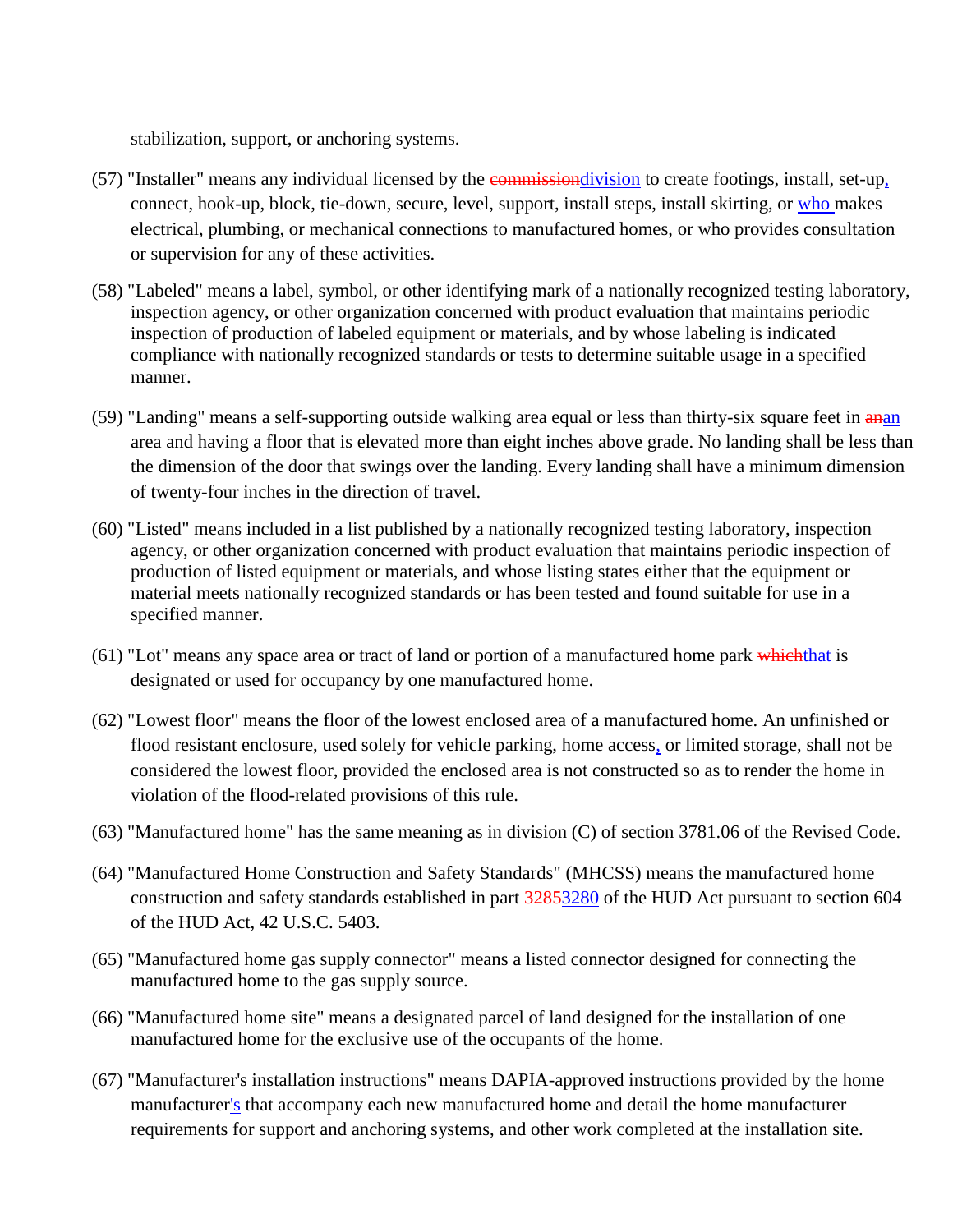- (68) "Means of egress" means a continuous and unobstructed path of vertical and horizontal egress travel from any occupied portion of a building, structure, dwelling, home, or manufactured home to a public way or open place of safety.
- (69) "Mobile home" means a manufactured home constructed prior to 1976means a building unit or assembly of closed construction that is fabricated in an off-site facility, is more than thirty-five body feet in length or, when erected on site, is three hundred twenty or more square feet, is built on a permanent chassis, is transportable in one or more sections, was constructed prior to 1976, and does not qualify as a manufactured home as defined in division (C)(4) of section 3781.06 of the Revised Code or as an industrialized unit as defined in division (C)(3) of section 3781.06 of the Revised Code. For the purposes of these installation standards, an installation requirement for a manufactured home is also a requirement for a mobile home.
- (70) "Noncompliance" means that the manufactured home does not comply with the MHCSS, the manufactured home's installation manual, these rules, or the residential building code.
- $(71)$  "Permit" see "Installation permit.".
- (72) "Person" has the same meaning as in section 1.59 of the Revised Code and also includes this state, any political subdivision of this state, and any other state or local body of this state.
- (73) "Pier" means that portion of the support system between the footing and the manufactured home, exclusive of shims.
- (74) "Plenum" means an air compartment that is part of an air-distribution system to which one or more ducts or outlets are connected.
- (75) "Porch" means a self-supporting, outside, covered, walking area having a floor that is elevated more than eight inches above grade.
- (76) "Ramada" means any freestanding roof or shade structure, installed or erected above a manufactured home or any portion thereof, which may also extend over a patio or parking space and is used principally for protection from snow, sun, or rain.
- (77) "Readily accessible" means direct access without the necessity of removing any panel, door, or similar obstruction.
- (78) "Recessed porch" means an open floor area supported by the main frame, is located outside the exterior walls of the manufactured home, and may be enclosed by a roof, three or less walls, screening, or glass.
- (79) "Regulator" means either "pressure regulator," which means a device placed in a gas line for reducing controlling, and maintaining the pressure of that portion of the piping system downstream of the device, or "service regulator," which means a pressure regulator installed by the serving gas supplier to reduce and limit the service line gas pressure to the delivery pressure.
- (80) "Repair" means the reconstruction or renewal of any part of an existing manufactured home or piece of equipment for the purpose of its maintenance.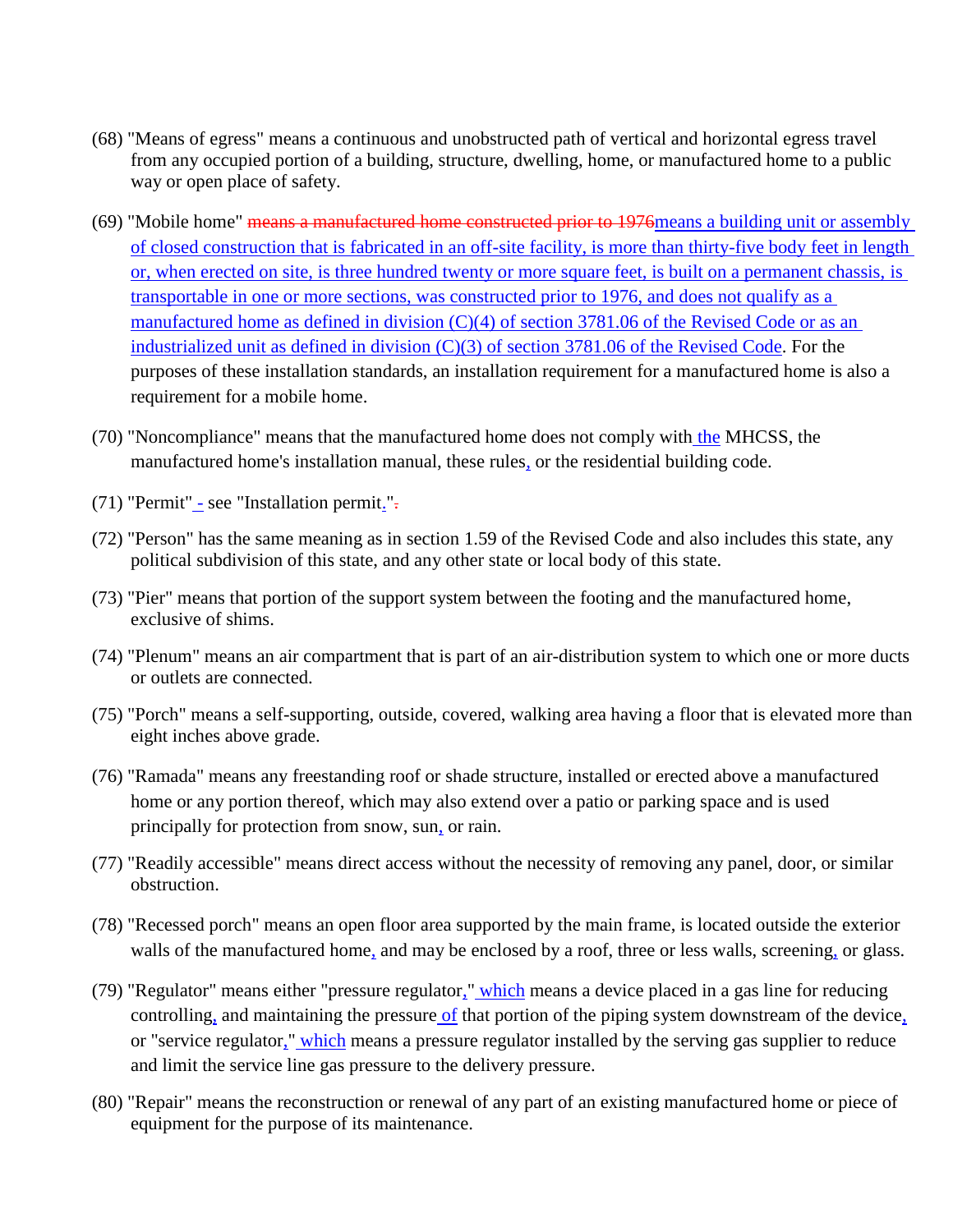- (81) "Replacement in kind" means replacing equipment or accessories with approved like equipment or accessories, such as switches, thermostats, fittings, elements, or motors, but does not include the replacement of major portions of the structural, plumbing, electrical, or mechanical system.
- (82) "Running gear assembly" means the subsystem consisting of suspension springs, axles, bearings, wheels, hubs, tires, and brakes with their related hardware.
- (83) "Secretary" means the secretary of housing and urban development (HUD) or an official of HUD delegated the authority of the secretary with respect to the HUD Act.
- (84) "Service equipment" means the equipment containing the disconnecting means over current protective devices and receptacles or other means for connecting a manufactured home feeder assembly.
- (85) "Setbacks" see paragraph  $(A)(2)$  of rule  $4781-6-02.14871-6-03.1$  of the Administrative Code.
- (86) "Set up" see "Installation." The leveling of the home on a foundation system defines the commencement of the installation and/or set-up.
- (87) "Shim" shall mean a thin tapered piece of approved material, including hardwood, corrosion resistant metal, or abs plastic, used to fill gaps and to level a manufactured home. A shim shall be a minimumnominal four inchesminimum nominal four inches by six inches by one inch thick. Shims shall be used in pairs in opposing directions not to exceed one inch in height. Pressure treated shims shall not be used in direct contact with I-beams or other metals.
- (88) "Site" means a designated parcel of land designed to accommodate a manufactured home, its accessory structures or buildings, and accessory equipment for the exclusive use of the occupants.
- (89) "Skirting" means a weather-resistant material used at the perimeter of the manufactured home to enclose the space under the living area of the home, from the bottom of the manufactured home to grade.
- (90) "Stabilizing devices" means all components of the anchoring and support systems, such as piers, footings, ties, anchoring equipment, anchoring assemblies, or any other equipment, materials, and methods of construction, that support and secure the manufactured home to the ground.
- (91) "Stand" means that area of the manufactured home site whichthat has been reserved for the placement of a manufactured home. In manufactured home parks, pursuant to paragraph (MH) of rule 3701-27-014781-12-01 of the Administrative Code, a manufactured home stand is called a manufactured home lot.
- (92) "State" means the state of Ohio.
- (93) "Support system" means pilings, columns, footings, piers, foundation walls, shims, and any combination thereof that, when properly installed, support the manufactured home.
- (94) "Tie" or "tie down" means straps, cables, or securing devices used to connect the manufactured home to anchoring assemblies.
- (95) "Ultimate load" means the absolute maximum magnitude of load that a component or system can sustain,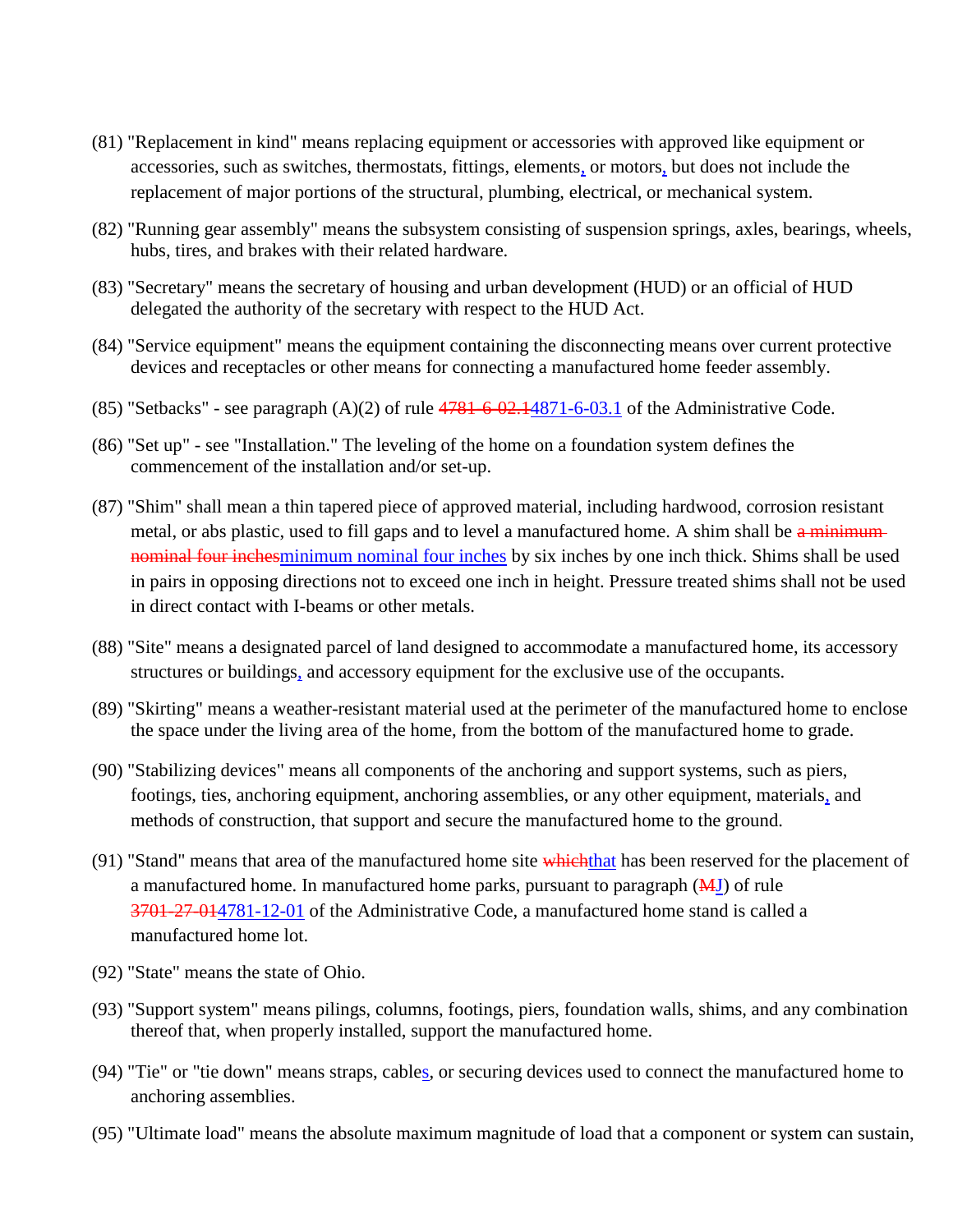limited only by failure.

- (96) "Utilities" means the water, sewer, gas, or electrical services provided on a lot for a manufactured home.
- (97) "Utility connection" means the installation and connection of the manufactured home to utilities that include, but are not limited to, electricity, water, sewer, gas, or fuel oil.
- (98) "Vertical tie" means a tie intended to resist uplifting and overturning forces.
- (99) "Water distribution system" means potable water piping within, or permanently attached to, the manufactured home.
- (100) "Wind zone" means the areas designated on the "Basic Wind Zone Map" as further defined in section 3285.405 of the 2003 edition of the model manufactured home installation standards that delineate the wind design load requirements as determined by the fastest mile wind speed (miles per hour) within each area. In wind zone  $\frac{1}{2}$  one, the horizontal design wind load shall not be less than fifteen psf, and net uplift load shall not be less than nine psf.
- (101) "Working load" means the maximum recommended load that may be exerted on a component or system, determined by dividing the ultimate load of a component or system by an appropriate factor of safety.